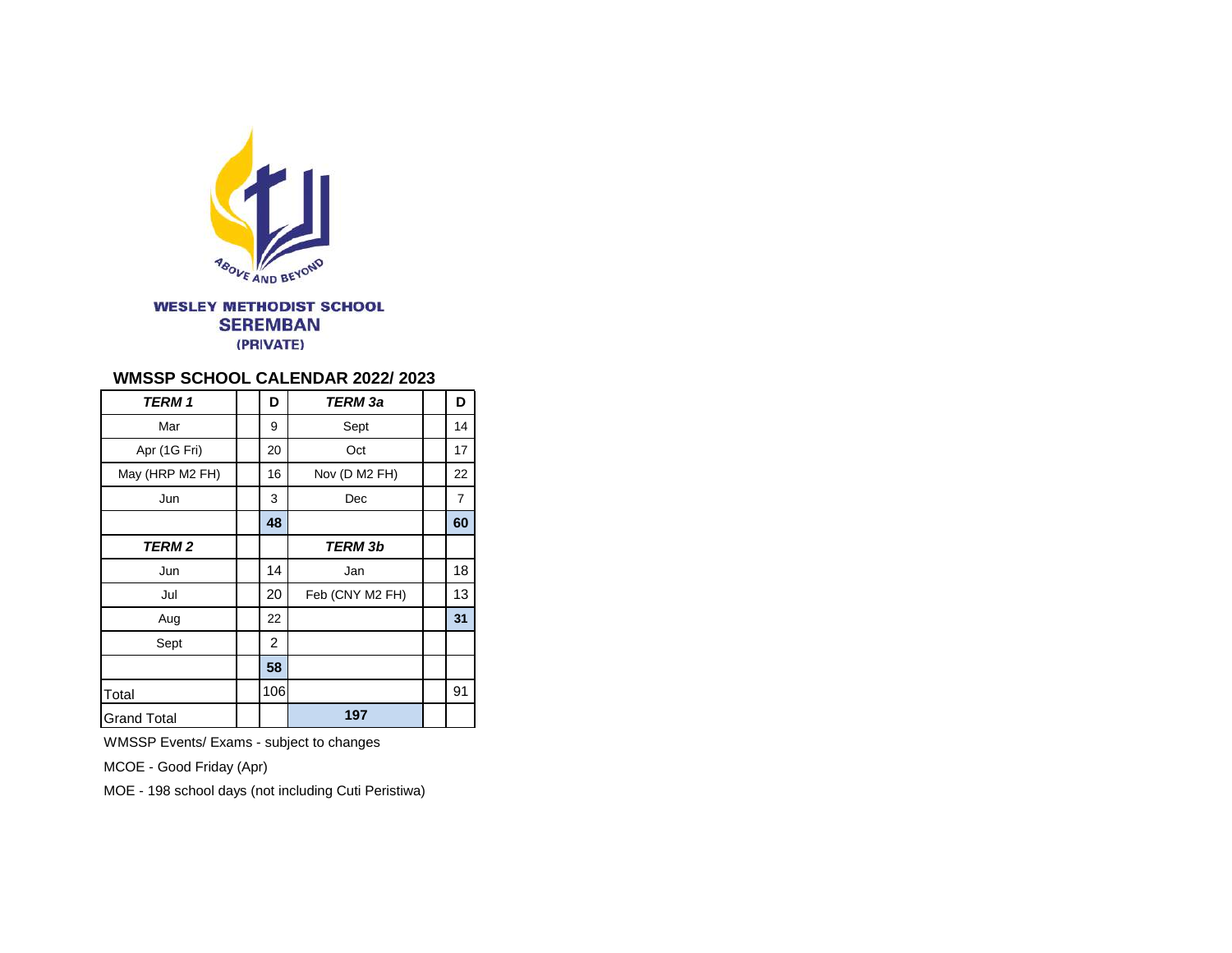## WESLEY METHODIST SCHOOL SEREMBAN (Private) Events/ Exams - subject to changes 2022/ 2022/ 2023 PLANNER

| <b>MARCH</b> |                    | <b>APRIL</b>                 |  | <b>MAY</b>       |                         |                |                  | <b>JUNE</b>             | <b>JULY</b> |                            |                |                  | <b>AUGUST</b>         |                |           |                          |
|--------------|--------------------|------------------------------|--|------------------|-------------------------|----------------|------------------|-------------------------|-------------|----------------------------|----------------|------------------|-----------------------|----------------|-----------|--------------------------|
|              | <b>Tu</b>          | <b>Israk &amp; Mikraj PH</b> |  | $1$  Fr          | <b>Installation Day</b> | $\overline{1}$ | <b>Su</b>        | <b>Labour Day PH</b>    | 1 We        | Term 1 Exam                | 1              | Fr               |                       |                | Mo        | <b>MERDEKA MTH START</b> |
|              | 2 We               | Year-End Hols                |  | 2 Sa             |                         |                | $2$ Mo           | <b>Labour Day PH</b>    | $2$ Th      | Term 1 Exam                |                | $2$ Sa           |                       |                | $2$ Tu    |                          |
|              | $3$ Th             | Year-End Hols                |  | $3$ Su           | <b>Puasa Starts</b>     |                | $3$ Tu           | <b>HRP PH</b>           | $3$ Fr      | Term 1 Exam                | 3              | <b>Su</b>        |                       |                | 3 We      |                          |
| 4            | Fr                 | Year-End Hols                |  | 4 Mo             | <b>English Week</b>     |                | 4 We             | <b>HRP PH</b>           | $4$ Sa      | Term 1 Break               | 4              | Mo               |                       | $\overline{4}$ | <b>Th</b> |                          |
|              | $5 $ Sa            |                              |  | $5$ Tu           |                         |                | $5$ Th           | <b>MOE FH</b>           | $5$ Su      | Term 1 Break               |                | $5$ Tu           |                       |                | $5$ Fr    |                          |
|              | $6$ Su             |                              |  | 6 We             |                         |                | $6$ Fr           | <b>MOE FH</b>           | 6 Mo        | <b>Agong's Bday PH</b>     | 6              | We               |                       | 6              | <b>Sa</b> |                          |
|              | 7 Mo               | Year-End Hols                |  | $7$ Th           | Honours F1-F4           | $\overline{7}$ | <b>Sa</b>        |                         | $7$ Tu      | Term 1 Break               | $\overline{7}$ | <b>Th</b>        |                       | $\overline{7}$ | Su        |                          |
|              | $8$ Tu             | <b>Year-End Hols</b>         |  | $8$ Fr           | <b>Easter Hat Day</b>   |                | 8 Su             |                         | 8 We        | Term 1 Break               | 8              | Fr               |                       |                | 8 Mo      |                          |
|              | 9 We               | Year-End Hols                |  | 9 Sa             | <b>Report Card Day</b>  |                | 9 Mo             | <b>BM Week</b>          | $9$ Th      | Term 1 Break               | 9              | <b>Sa</b>        |                       |                | $9$ Tu    |                          |
|              | $10$ Th            | Year-End Hols                |  | 10 Su            |                         |                | $10$ Tu          | Police - Bullying (1hr) | $10$ Fr     | Term 1 Break               |                | $10$ Su          | <b>HR Haji PH</b>     |                | 10 We     |                          |
| $11$ Fr      |                    | Year-End Hols                |  | 11 Mo            |                         |                | 11 We            |                         | $11$ Sa     | Term 1 Break               |                | 11 Mo            | <b>HR Haji PH</b>     |                | $11$ Th   |                          |
|              | 12 <sup>Sa</sup>   |                              |  | $12$ Tu          |                         |                | $12$ Th          |                         | $12$ Su     | Term 1 Break               |                | $12$ Tu          |                       |                | $12$ Fr   |                          |
|              | $13$ Su            |                              |  | 13 We            |                         |                | $13$ Fr          | <b>Sports Carnival</b>  | 13 Mo       |                            |                | 13 We            |                       |                | $13$ Sa   |                          |
|              | 14 Mo              | Year-End Hols                |  | $14$ Th          |                         |                | 14 <sup>Sa</sup> |                         | $14$ Tu     |                            |                | $14$ Th          |                       |                | 14 Su     |                          |
|              | $15$ Tu            | Year-End Hols                |  | $15$ Fr          | <b>Good Friday WMS</b>  |                | $15$ Su          | <b>Wesak PH</b>         | 15 We       |                            |                | $15$ Fr          | POW Day               |                | 15 Mo     |                          |
|              | 16 We              | Year-End Hols                |  | 16 <sup>Sa</sup> |                         |                | 16 Mo            | <b>Wesak PH</b>         | $16$ Th     |                            |                | 16 <sup>Sa</sup> |                       |                | $16$ Tu   |                          |
|              | $17$ Th            | <b>STAFF INSET</b>           |  | $17$ Su          |                         |                | $17$ Tu          |                         | $17$ Fr     | <b>Staff Team Building</b> |                | $17$ Su          |                       |                | 17 We     |                          |
|              | $18$ Fr            | <b>STAFF INSET</b>           |  | 18 Mo            | <b>STEM Week</b>        |                | 18 We            |                         | $18$ Sa     |                            |                | 18 Mo            |                       |                | $18$ Th   |                          |
|              | 19 <mark>Sa</mark> | <b>F1 Orientation</b>        |  | $19$ $Tu$        | Health - Smoking (1hr)  |                | $19$ Th          |                         | $19$ Su     |                            |                | $19$ Tu          |                       | $19$ Fr        |           | Term 2 Exam (MY)         |
|              | $20$ Su            | Year-End Hols                |  | 20 We            |                         | $20$ Fr        |                  |                         | 20 Mo       | <b>Humanities Week</b>     |                | 20 We            |                       |                | $20$ Sa   |                          |
|              | 21 Mo              | Start T1 SPM 2021            |  | $21$ Th          |                         |                | $21$ Sa          |                         | $21$ Tu     |                            | 21             | lTh              |                       |                | $21$ Su   |                          |
|              | 22 Tu              |                              |  | 22 Fr            |                         |                | $22$ Su          |                         | 22 We       |                            |                | $22$ Fr          |                       |                | 22 Mo     | Term 2 Exam (MY)         |
|              | 23 We              |                              |  | $23$ Sa          |                         |                | 23 Mo            |                         | $23$ Th     |                            |                | $23$ Sa          | <b>WMSSP Open Day</b> | $23$ Tu        |           | Term 2 Exam (MY)         |
|              | $24$ Th            | <b>SPM 2021</b>              |  | $24$ Su          |                         |                | $24$ Tu          |                         | $24$ Fr     |                            |                | $24$ Su          |                       |                | 24 We     | Term 2 Exam (MY)         |
| $ 25 $ Fr    |                    | <b>Dedication Service</b>    |  | 25 Mo            |                         |                | 25 We            |                         | $25$ Sa     |                            |                | $25$ Mo          |                       | $25$ Th        |           | Term 2 Exam (MY)         |
|              | 26 Sa              |                              |  | $26$ Tu          |                         |                | $26$ Th          |                         | $26$ Su     |                            |                | $26$ Tu          |                       | $26$ Fr        |           | Term 2 Exam (MY)         |
|              | 27 Su              |                              |  | 27 We            |                         | $27$ Fr        |                  |                         | 27 Mo       |                            | 27             | We               |                       |                | $27$ Sa   |                          |
|              | 28 Mo              | SPM 2021 Ends                |  | $28$ Th          |                         |                | $28$ Sa          | <b>English CAMP</b>     | $28$ Tu     |                            |                | $28$ Th          |                       |                | 28 Su     |                          |
|              | 29 Tu              | Fire - Safety (1hr)          |  | $29$ Fr          |                         |                | $29$ Su          |                         | 29 We       |                            |                | 29 Fr            |                       |                | 29 Mo     | Term 2 Exam (MY)         |
|              | 30 We              |                              |  | 30 <sup>Sa</sup> |                         |                | 30 Mo            | Term 1 Exam             | $30$ Th     |                            |                | $30$ Sa          | Awal Muharram PH      | $30$ Tu        |           | Term 2 Exam (MY)         |
|              | $31$ Th            |                              |  |                  |                         |                | $31$ Tu          | Term 1 Exam             |             |                            |                | 31 Su            |                       |                | 31 We     | <b>National Day PH</b>   |